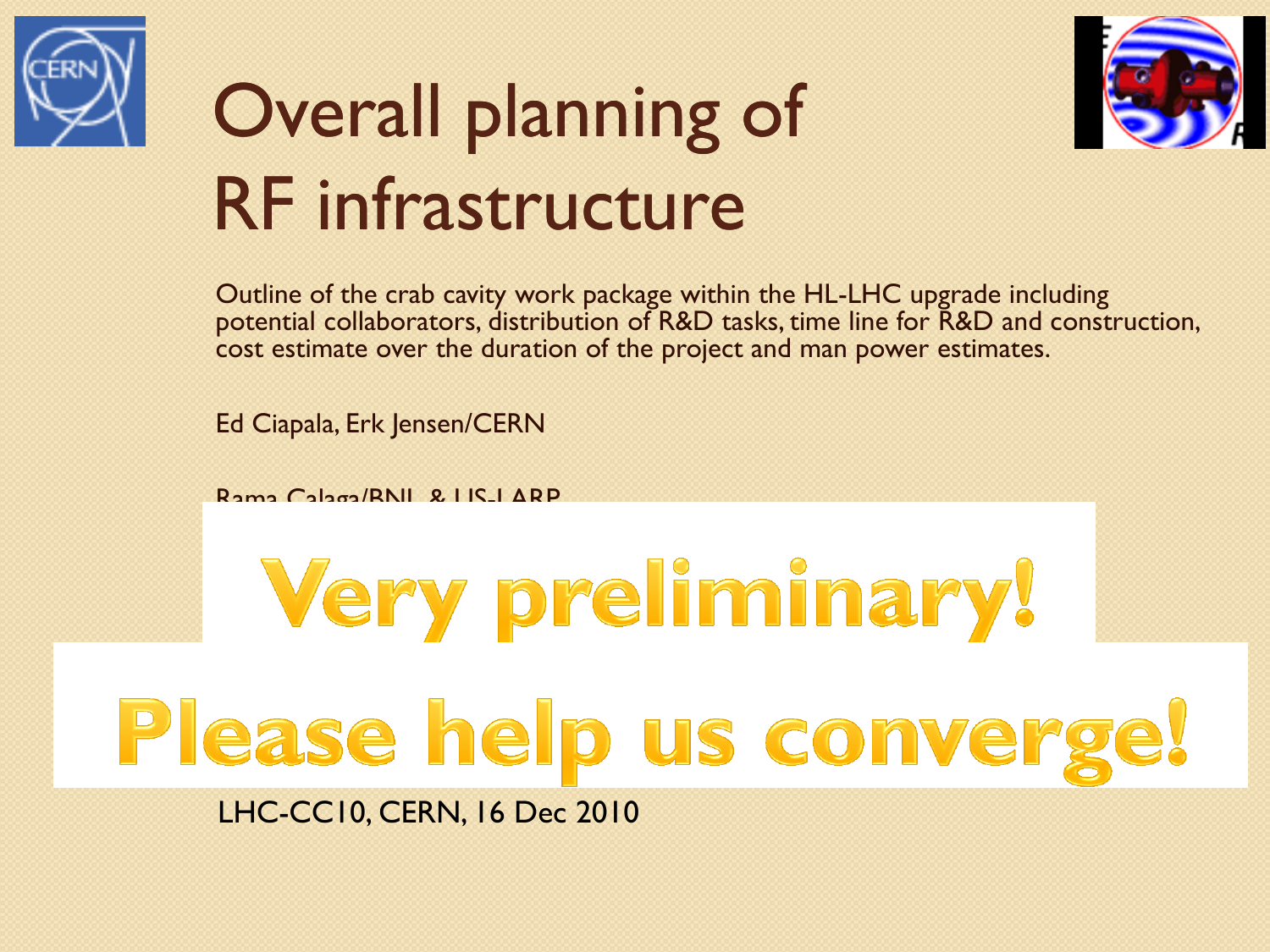

LHC-CC10, CERN, 16 Dec 2010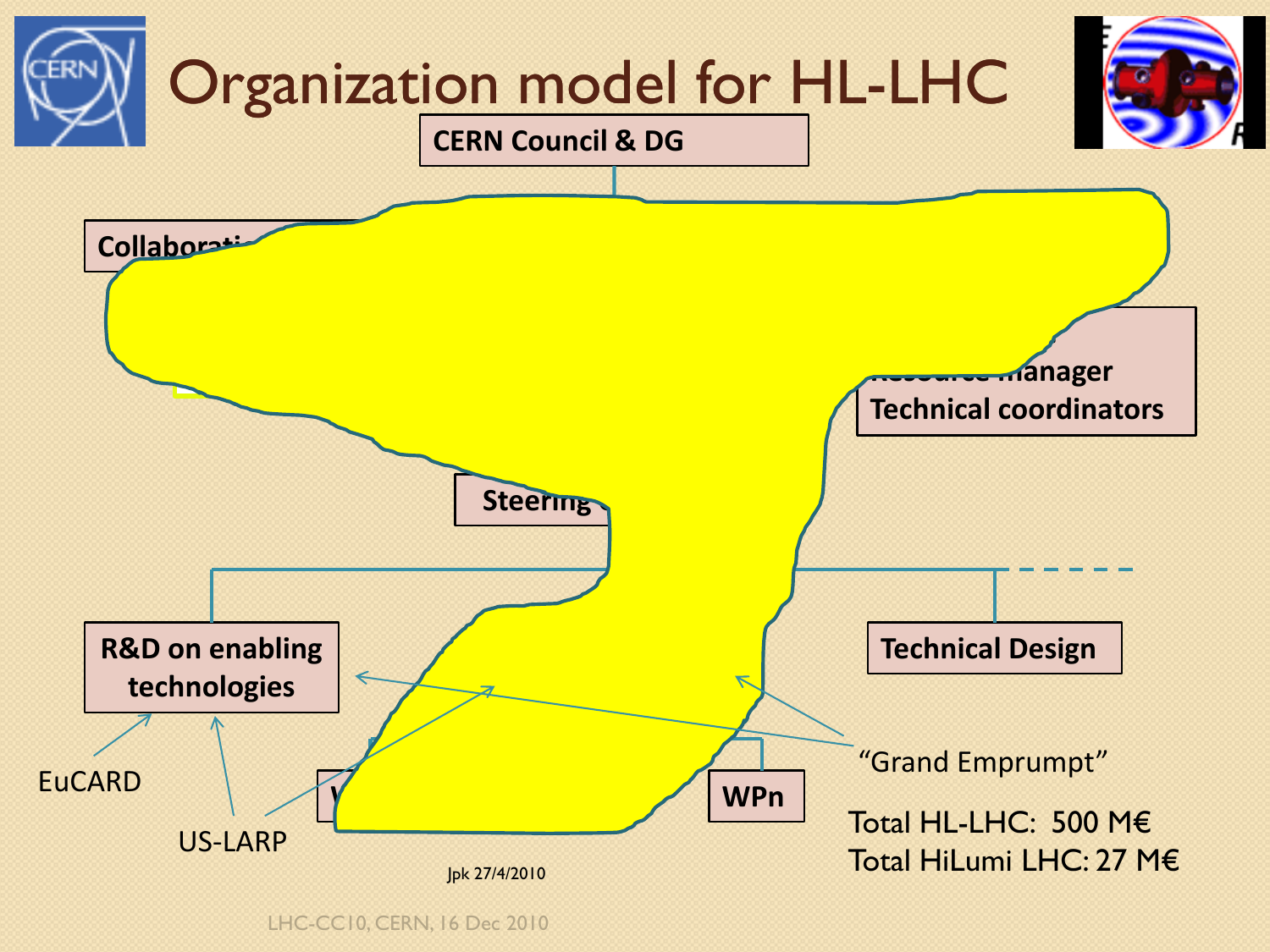



- LHC-CC09 conclusions (excerpt):
	- The potential Lumi increase by CC is significant, CC's for LHC must be pursued.
	- Future R&D should focus on compact cavities ... .
	- Machine Protection issues must be solved!
	- The crab-cavity infrastructure should be included in all LHC upgrades scenarios.
	- What about a KEK-B CC test in SPS?
- Chamonix 2010 (and after):
	- Planning adjusted (skip "phase I" go for "phase 2")
	- Significance of CC project changed from

"extravagant tool" (Lucio) to "essential element"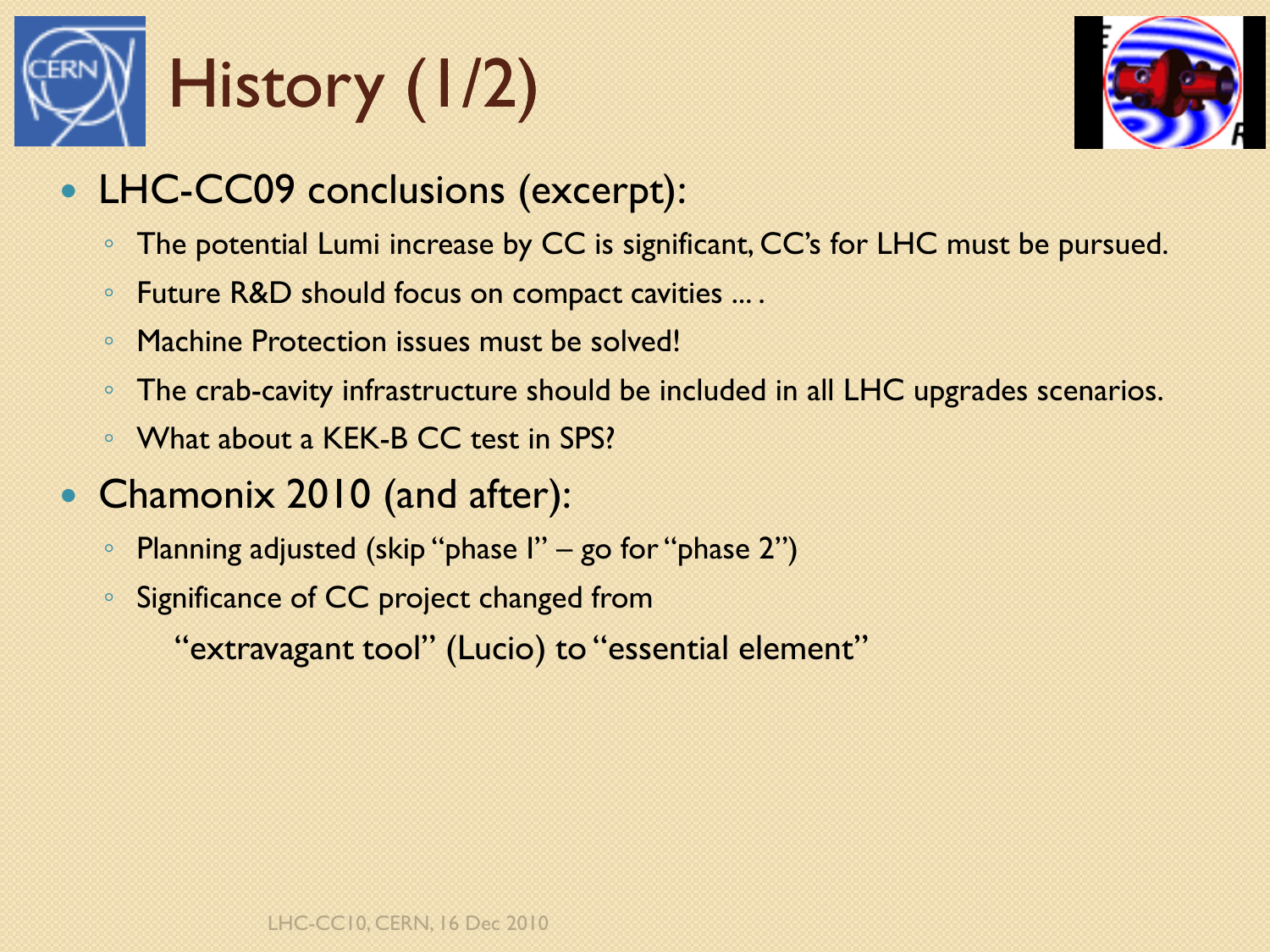



- August 2010 exchange of letters CERN-DoE:
	- 17/08/10: R. Heuer to D. Kovar, "to express our support for … (LARP) and to clarify the relevance and priority of some of the activities within this program with respect to the current CERN upgrade plans."
	- 19/08/10: S. Myers to D. Kovar, a "Mission Statement on Crab Cavities for the LHC Luminosity Upgrade", complementing the first letter more specifically on the Crab Cavity project.
	- Ed, Erk and Rama started drafting a "project document" describing the needs, the strategy, the estimated planning and resources.
	- The CC's became a (key) part of the HL-LHC project, led by Lucio Rossi.
- September 2010 25 November 2010:
	- Formulated, converged on and submitted FP7 Proposal "HiLumi LHC"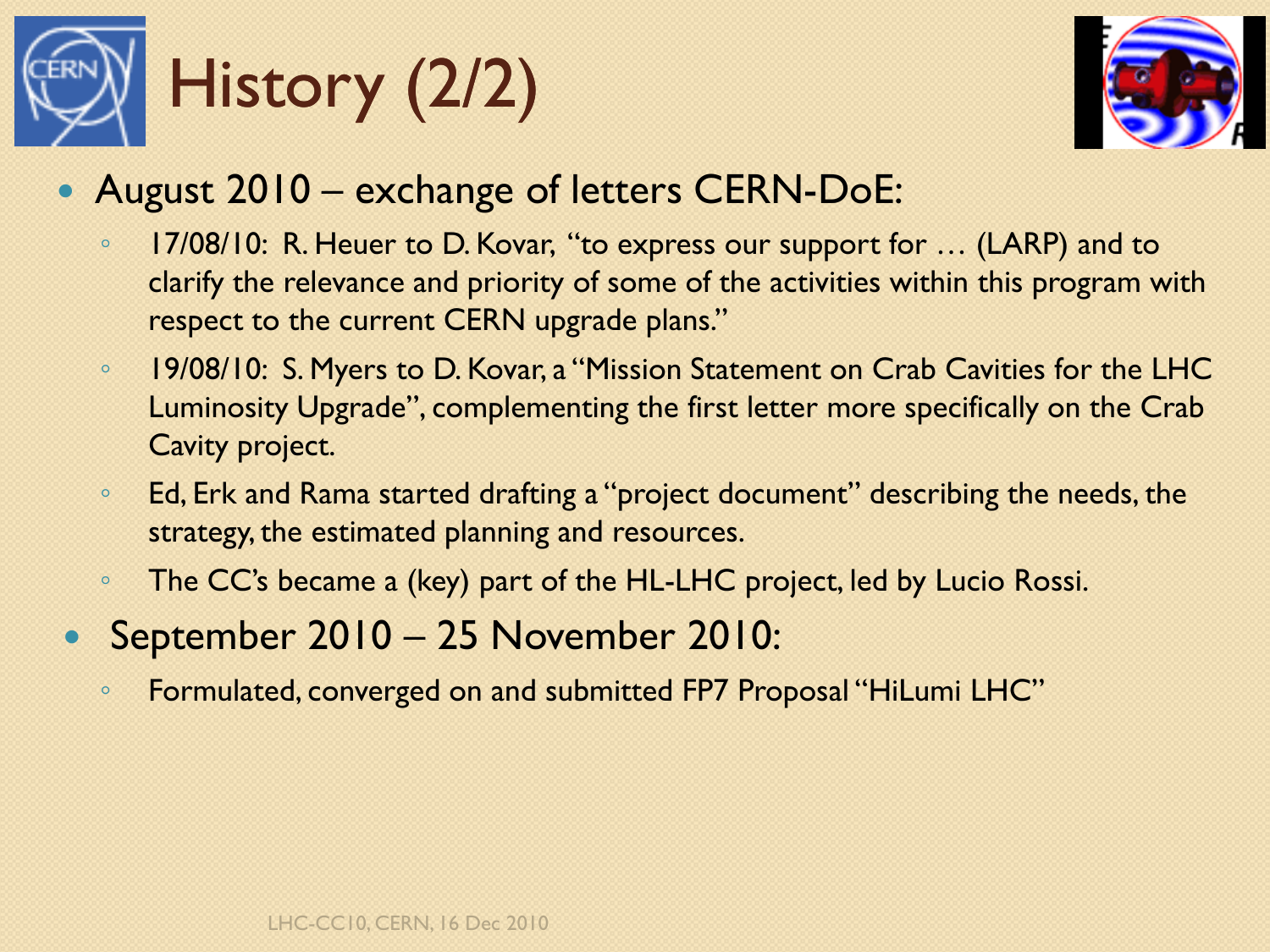# The bigger picture





plus: new cryoplant IR4, RF power systems, LLRF, ...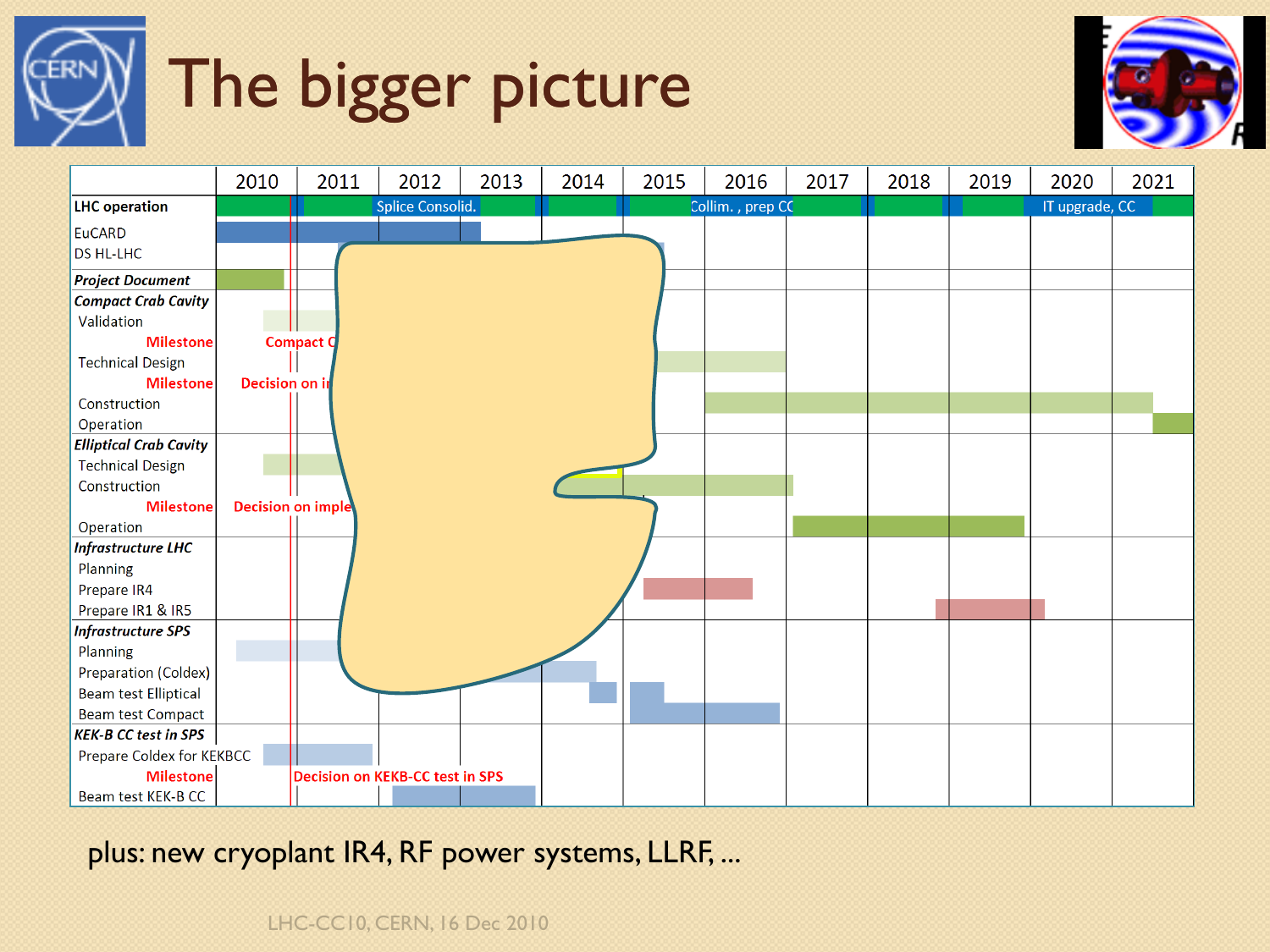### **ATTENTION : NUMBERS! VERY PRELIMINARY!**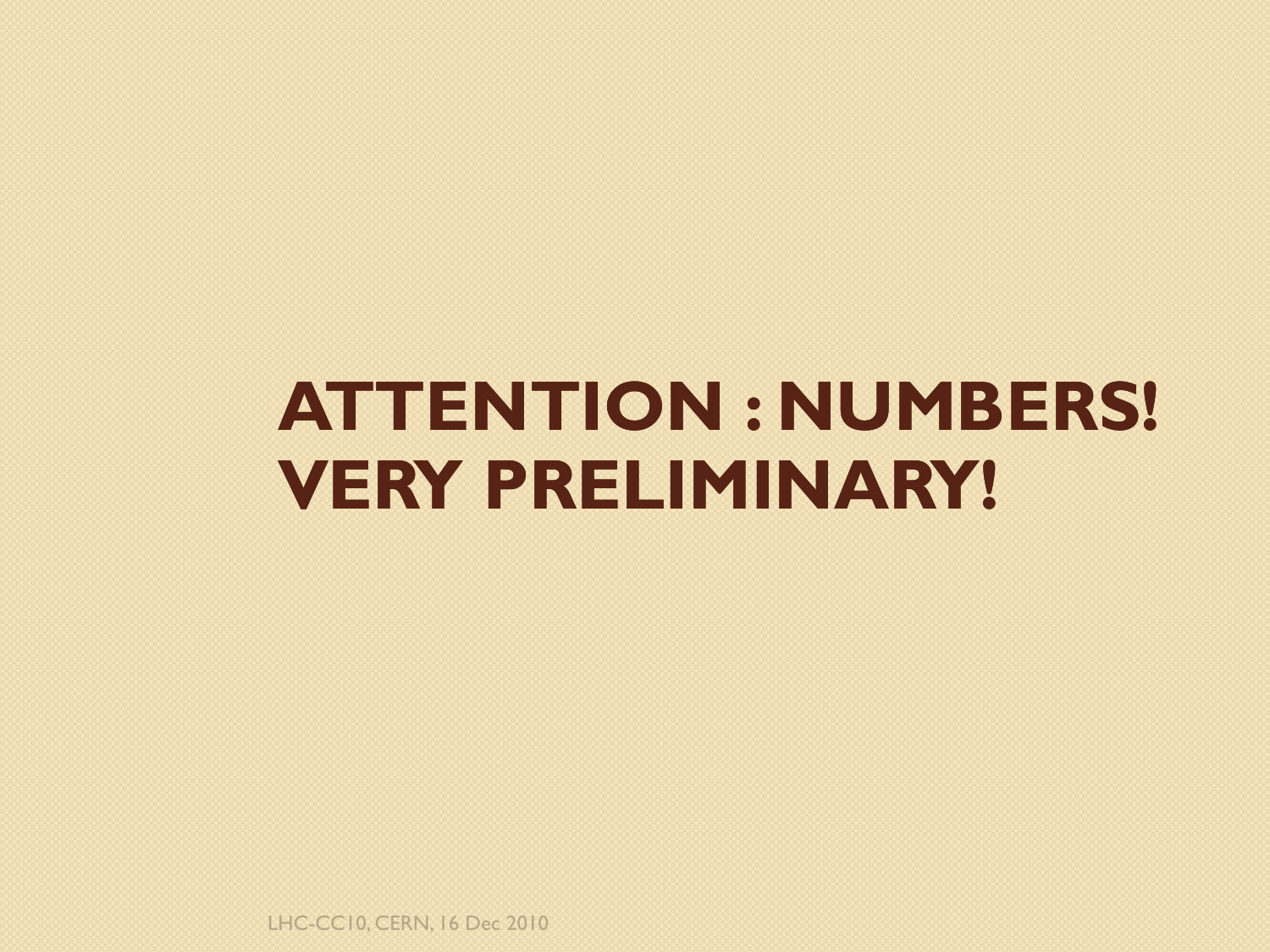# Some first "guesstimates"



|                               | 2010 | 2011                                                         | 2012             | 2013       | 2014 | 2015       | 2016                                                                                 | 2017 | 2018 | 2019                                           | 2020           | 2021 |
|-------------------------------|------|--------------------------------------------------------------|------------------|------------|------|------------|--------------------------------------------------------------------------------------|------|------|------------------------------------------------|----------------|------|
| <b>LHC</b> operation          |      |                                                              | Splice Consolid. |            |      |            | Collim., prep CC                                                                     |      |      |                                                | IT upgrade, CC |      |
| <b>EuCARD</b>                 |      |                                                              |                  |            |      |            |                                                                                      |      |      |                                                |                |      |
| <b>DS HL-LHC</b>              |      |                                                              |                  | <b>PDR</b> |      | <b>TDR</b> |                                                                                      |      |      |                                                |                |      |
| <b>Project Document</b>       |      |                                                              |                  |            |      |            |                                                                                      |      |      |                                                |                |      |
| <b>Compact Crab Cavity</b>    |      |                                                              |                  |            |      |            |                                                                                      |      |      |                                                |                |      |
| Validation                    |      | 3 MCHF, 1.5 FTE 38 months $(4.7$ FTEy)                       |                  |            |      |            |                                                                                      |      |      |                                                |                |      |
| <b>Milestone</b>              |      | <b>Compact Cavity Technology validation</b>                  |                  |            |      |            |                                                                                      |      |      |                                                |                |      |
| <b>Technical Design</b>       |      |                                                              |                  |            |      |            | 3.5 MCHF, 5.5 FTE $42$ months (19.25 FTEy)                                           |      |      |                                                |                |      |
| <b>Milestone</b>              |      | Decision on implementation: Local scheme with Compact CC     |                  |            |      |            |                                                                                      |      |      |                                                |                |      |
| Construction                  |      |                                                              |                  |            |      |            |                                                                                      |      |      | Cavities: 30 MCHF, 7.1 FTE 66 months (40 FTEy) |                |      |
| Operation                     |      |                                                              |                  |            |      |            |                                                                                      |      |      |                                                |                |      |
| <b>Elliptical Crab Cavity</b> |      |                                                              |                  |            |      |            |                                                                                      |      |      |                                                |                |      |
| <b>Technical Design</b>       |      | 2 MCHF, 3.5 FTE 32 months $(9.4 \text{ FT} \text{Ey})$       |                  |            |      |            |                                                                                      |      |      |                                                |                |      |
| Construction                  |      |                                                              |                  |            |      |            | Proto: 3.6 MCHF, 0.5 FTE:27 months ( $1\vert 1$ FTEy), Series: ?? 12 MCHF+20 FTEy ?? |      |      |                                                |                |      |
| <b>Milestone</b>              |      | Decision on implementation: Global scheme with Elliptical CC |                  |            |      |            |                                                                                      |      |      |                                                |                |      |
| Operation                     |      |                                                              |                  |            |      |            |                                                                                      |      |      |                                                |                |      |
| <b>Infrastructure LHC</b>     |      |                                                              |                  |            |      |            |                                                                                      |      |      |                                                |                |      |
| Planning                      |      |                                                              |                  |            |      |            |                                                                                      |      |      |                                                |                |      |
| Prepare IR4                   |      |                                                              |                  |            |      |            |                                                                                      |      |      |                                                |                |      |
| Prepare IR1 & IR5             |      |                                                              |                  |            |      |            |                                                                                      |      |      |                                                |                |      |
| <b>Infrastructure SPS</b>     |      |                                                              |                  |            |      |            |                                                                                      |      |      |                                                |                |      |
| Planning                      |      |                                                              |                  |            |      |            |                                                                                      |      |      |                                                |                |      |
| Preparation (Coldex)          |      |                                                              |                  |            |      |            |                                                                                      |      |      |                                                |                |      |
| <b>Beam test Elliptical</b>   |      |                                                              |                  |            |      |            |                                                                                      |      |      |                                                |                |      |
| <b>Beam test Compact</b>      |      |                                                              |                  |            |      |            |                                                                                      |      |      |                                                |                |      |
| <b>KEK-B CC test in SPS</b>   |      |                                                              |                  |            |      |            |                                                                                      |      |      |                                                |                |      |
| Prepare Coldex for KEKBCC     |      |                                                              |                  |            |      |            |                                                                                      |      |      |                                                |                |      |
| <b>Milestone</b>              |      | <b>Decision on KEKB-CC test in SPS</b>                       |                  |            |      |            |                                                                                      |      |      |                                                |                |      |
| Beam test KEK-B CC            |      |                                                              |                  |            |      |            |                                                                                      |      |      |                                                |                |      |

+: New cryoplant IR4 (20 MCHF+25 FTEy), Cryomodules P1&5 (40 MCHF+62 FTEy), RF power systems (12 MCHF +3 FTEy), LLRF (1.5 MCHF+7.6 FTEy), Preparation IS SPS & LHC, KEK-B CC test in SPS. Total (order of magnitude): 100 MCHF + 150 FTEy

LHC-CC10, CERN, 16 DE<mark>P7 Design Study "HiLumi LHC" WP4: 2.2 MCHF + 40 FTEy</mark>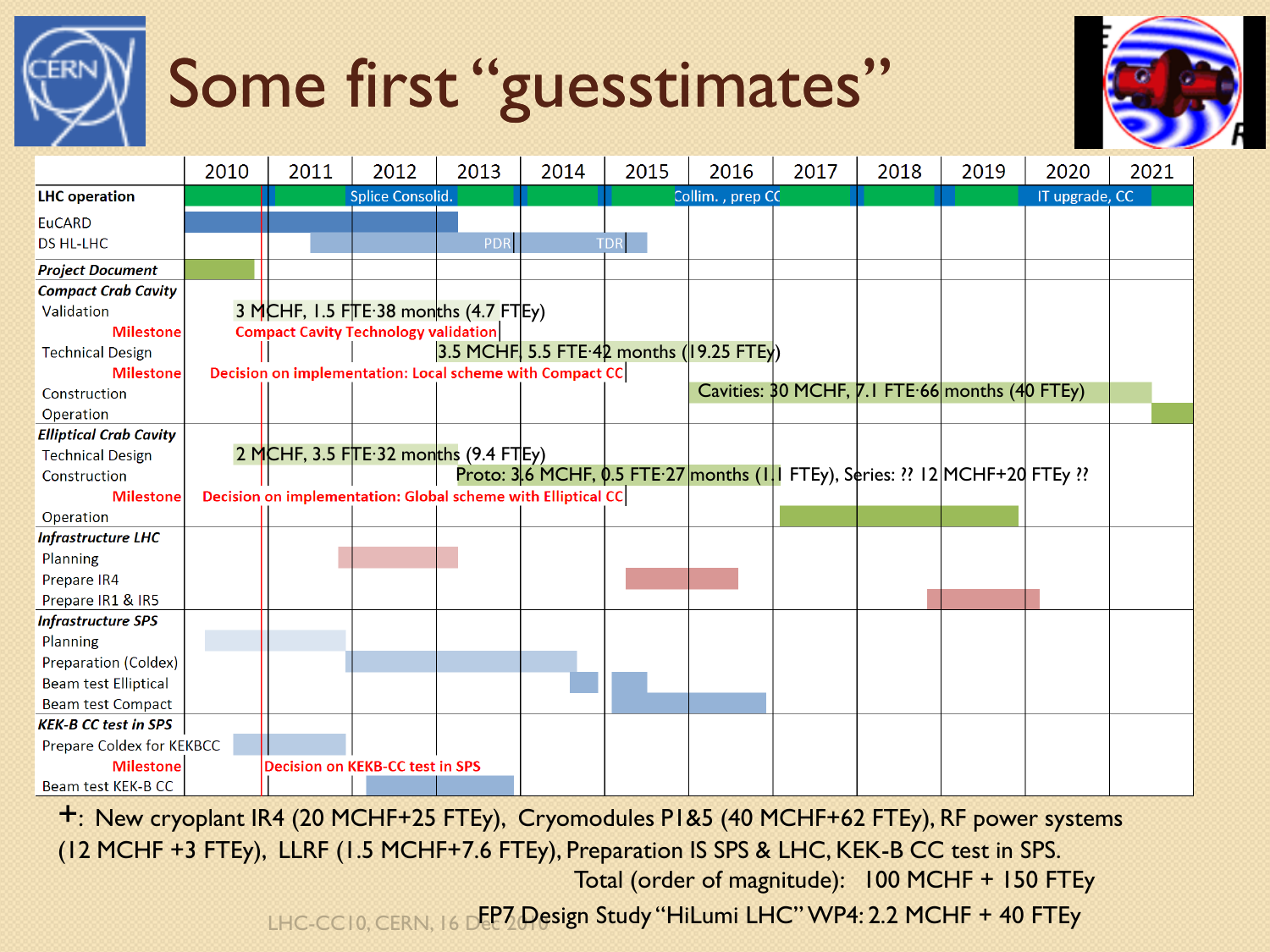



|                                           | 2010                                        |  | 2011                    |  |  | 2012 | 2013       |  |
|-------------------------------------------|---------------------------------------------|--|-------------------------|--|--|------|------------|--|
| <b>LHC operation</b>                      |                                             |  | <b>Splice Consolid.</b> |  |  |      |            |  |
|                                           |                                             |  |                         |  |  |      |            |  |
| <b>EuCARD</b>                             |                                             |  |                         |  |  |      |            |  |
| <b>DS HL-LHC</b>                          |                                             |  |                         |  |  |      | <b>PDR</b> |  |
|                                           |                                             |  |                         |  |  |      |            |  |
| <b>Compact Crab Cavity</b>                |                                             |  |                         |  |  |      |            |  |
| <b>Validation</b>                         |                                             |  |                         |  |  |      |            |  |
| Cavity RF Design                          |                                             |  |                         |  |  |      |            |  |
| Design of Couplers                        |                                             |  |                         |  |  |      |            |  |
| Thermal/Mechnical Analysis                |                                             |  |                         |  |  |      |            |  |
| Order Nb & Long-lead Items                |                                             |  |                         |  |  |      |            |  |
| <b>Fabrication Drawings &amp; Tooling</b> |                                             |  |                         |  |  |      |            |  |
| Fabrication (Cu & Nb Models)              |                                             |  |                         |  |  |      |            |  |
| <b>Surface Treatment</b>                  |                                             |  |                         |  |  |      |            |  |
| <b>VTF Testing</b>                        |                                             |  |                         |  |  |      |            |  |
| <b>Milestone</b>                          | <b>Compact Cavity Technology validation</b> |  |                         |  |  |      |            |  |

3 MCHF, 1.5 FTE∙38 months (4.7 FTEy)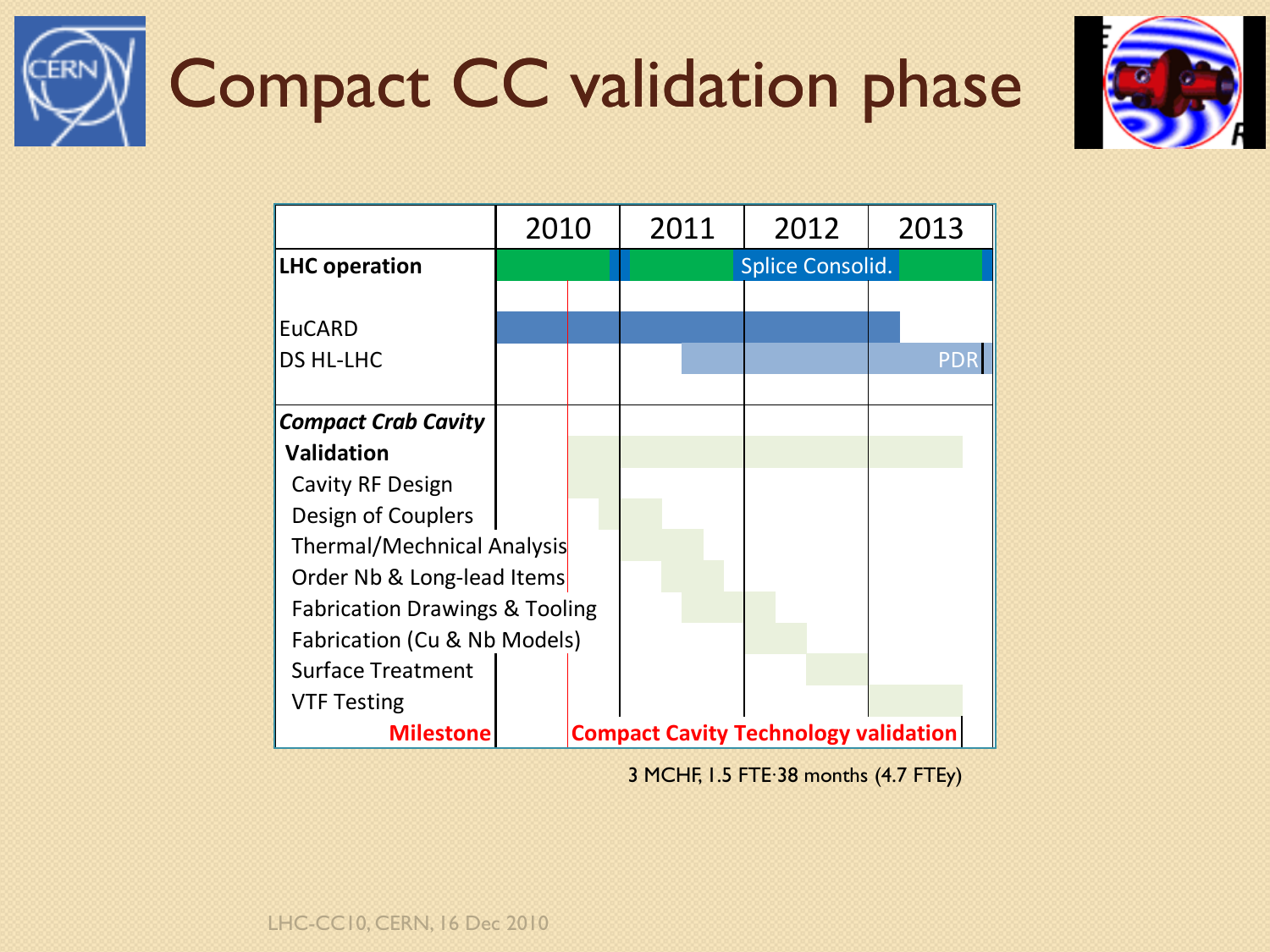



|                                                                              | 2010 |                  | 2011                                        | 2012 | 2013       | 2014 | 2015       |  |
|------------------------------------------------------------------------------|------|------------------|---------------------------------------------|------|------------|------|------------|--|
| <b>LHC</b> operation                                                         |      | Splice Consolid. |                                             |      |            |      |            |  |
|                                                                              |      |                  |                                             |      |            |      |            |  |
| EuCARD                                                                       |      |                  |                                             |      |            |      |            |  |
| <b>DS HL-LHC</b>                                                             |      |                  |                                             |      | <b>PDR</b> |      | <b>TDR</b> |  |
|                                                                              |      |                  |                                             |      |            |      |            |  |
| <b>Compact Crab Cavity</b>                                                   |      |                  |                                             |      |            |      |            |  |
| <b>Validation</b>                                                            |      |                  |                                             |      |            |      |            |  |
| <b>Milestone</b>                                                             |      |                  | <b>Compact Cavity Technology validation</b> |      |            |      |            |  |
| <b>Technical Design</b>                                                      |      |                  |                                             |      |            |      |            |  |
| Conceptual Cryostat                                                          |      |                  |                                             |      |            |      |            |  |
| He-Tank & Tuner Design                                                       |      |                  |                                             |      |            |      |            |  |
| Cryostat Structural Analysis                                                 |      |                  |                                             |      |            |      |            |  |
| <b>Fabrication Drawings &amp; Tooling</b>                                    |      |                  |                                             |      |            |      |            |  |
| <b>Material Orders</b>                                                       |      |                  |                                             |      |            |      |            |  |
| Fabrication & Assembly                                                       |      |                  |                                             |      |            |      |            |  |
| <b>Test Facility Preparation</b>                                             |      |                  |                                             |      |            |      |            |  |
| Pre-Series Module Testing                                                    |      |                  |                                             |      |            |      |            |  |
| Decision on implementation: Local scheme with Compact CC<br><b>Milestone</b> |      |                  |                                             |      |            |      |            |  |

Validation phase: 3 MCHF, 1.5 FTE∙38 months (4.7 FTEy) Technical Design: 3.5 MCHF, 5.5 FTE∙42 months (19.25 FTEy) *HiLumi LHC DS:*  Study: 0.576 MCHF 19.5 FTEy Initial prototyping: 1.58 MCHF 2.3 FTEy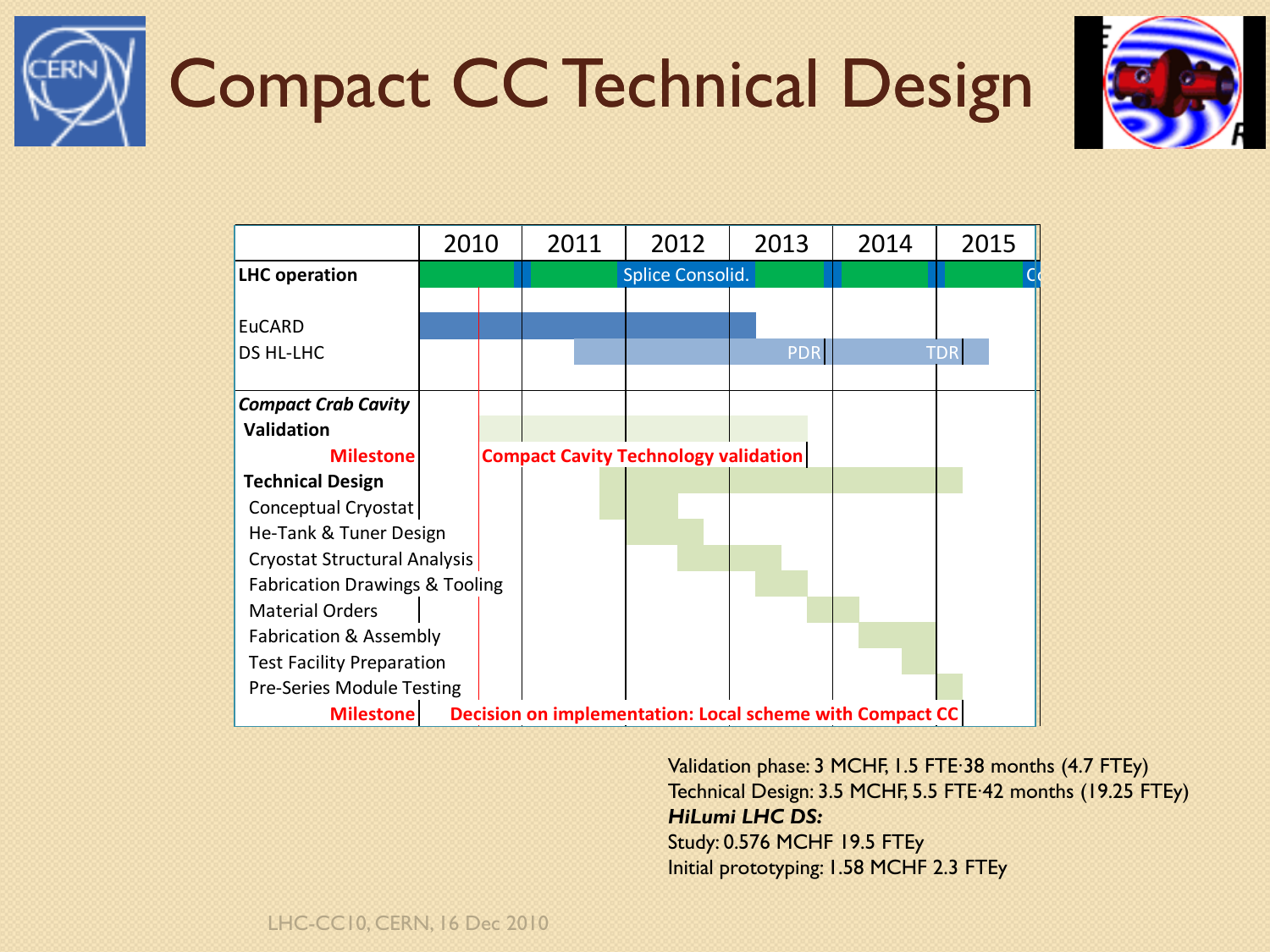

## Elliptical CC Technical Design



|                                | 2010 |                                                              | 2011 | 2012                    | 2013       | 2014 | 2015       |  |  |
|--------------------------------|------|--------------------------------------------------------------|------|-------------------------|------------|------|------------|--|--|
| <b>LHC</b> operation           |      |                                                              |      | <b>Splice Consolid.</b> |            | C٥   |            |  |  |
|                                |      |                                                              |      |                         |            |      |            |  |  |
| <b>EuCARD</b>                  |      |                                                              |      |                         |            |      |            |  |  |
| <b>DS HL-LHC</b>               |      |                                                              |      |                         | <b>PDR</b> |      | <b>TDR</b> |  |  |
|                                |      |                                                              |      |                         |            |      |            |  |  |
| <b>Project Document</b>        |      |                                                              |      |                         |            |      |            |  |  |
| <b>Elliptical Crab Cavity</b>  |      |                                                              |      |                         |            |      |            |  |  |
| <b>Technical Design</b>        |      |                                                              |      |                         |            |      |            |  |  |
| LOM HOM & SOM couplers         |      |                                                              |      |                         |            |      |            |  |  |
| Helium tanks                   |      |                                                              |      |                         |            |      |            |  |  |
| cryostat                       |      |                                                              |      |                         |            |      |            |  |  |
| <b>Pre-series construction</b> |      |                                                              |      |                         |            |      |            |  |  |
| cavity with accessories        |      |                                                              |      |                         |            |      |            |  |  |
| cryostat                       |      |                                                              |      |                         |            |      |            |  |  |
| clean room assembly            |      |                                                              |      |                         |            |      |            |  |  |
| power tests (SM18)             |      |                                                              |      |                         |            |      |            |  |  |
| beam test SPS                  |      |                                                              |      |                         |            |      |            |  |  |
| <b>Milestone</b>               |      | Decision on implementation: Global scheme with Elliptical CC |      |                         |            |      |            |  |  |

Techn. Design: 2 MCHF, 3.5 FTE∙32 months (9.4 FTEy) *HiLumi LHC DS:*  Techn. Design: 0.014 MCHF, 7 FTEy

Pre-Series: 3.6 MCHF, 0.5 FTE∙27months (1.1 FTEy)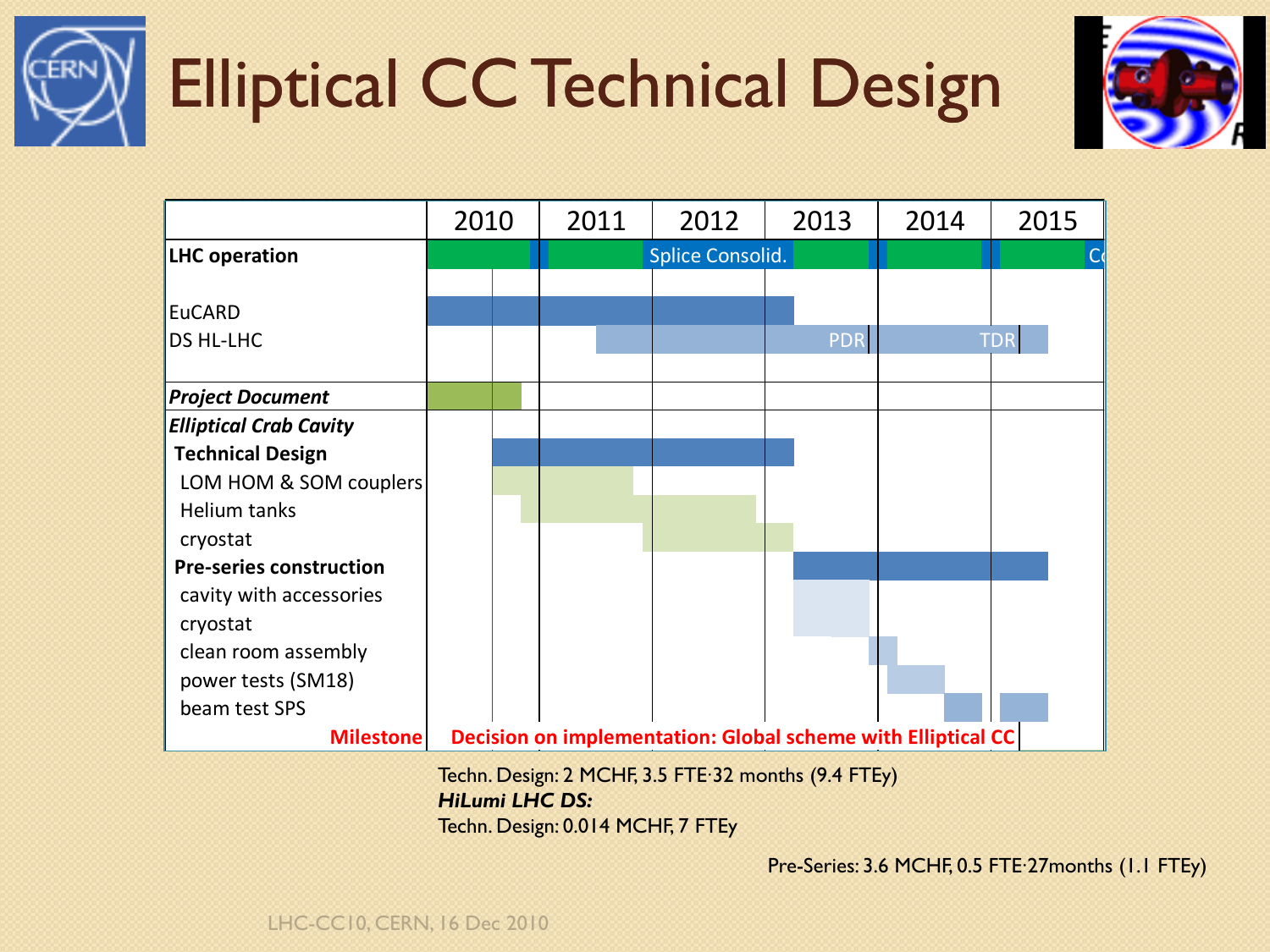

### Later, ... after the FP7 DS:



#### If Compact CC's can be validated:



### Cavities alone: 7.1 FTE∙66 months (40 FTEy)

#### If elliptical crab cavities remain interesting:



#### Cavities alone (???): 12 MCHF, 10 FTE∙24 months (20 FTEy)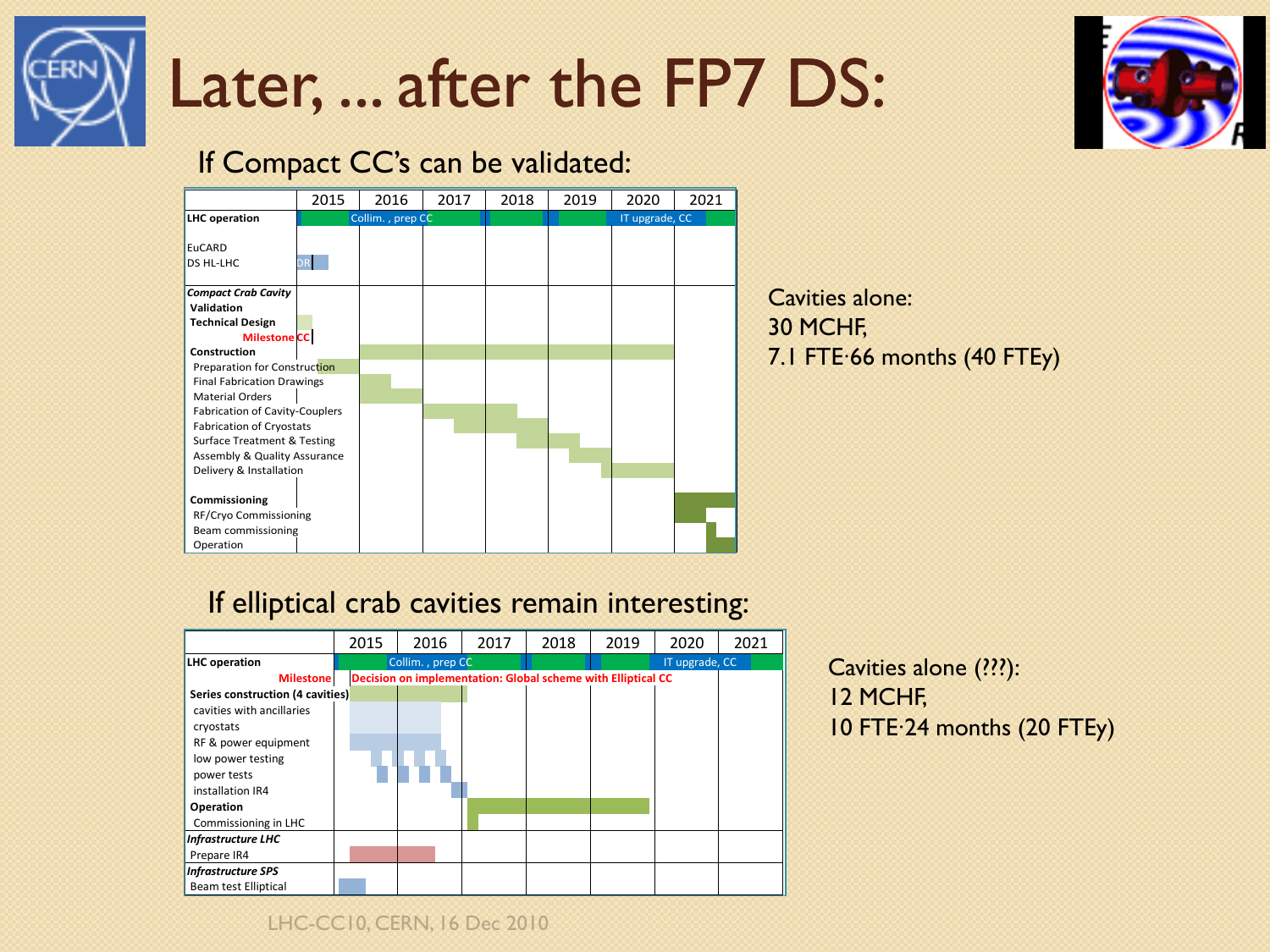### WP4: Tasks (after drastic reduction)



| Task I:   | <b>Coordination and Communication (CERN, LARP, ULANC)</b>                                      | 10 kCHF           | 8 pm         |
|-----------|------------------------------------------------------------------------------------------------|-------------------|--------------|
| Task 2:   | <b>Support studies</b>                                                                         |                   |              |
| $\bullet$ | Tunnel preparation SPS and LHC (CERN)                                                          |                   |              |
| $\bullet$ | Local IR layout and spatial integration (CERN, BNL)                                            |                   |              |
| $\bullet$ | Effect of phase noise, LLRF system conceptual design (CERN, ULANC, KEK, BNL, LBNL, SLAC)       | 18 kCHF           | $121$ pm     |
| $\bullet$ | RF power system specification (CERN, ULANC)                                                    |                   |              |
| $\bullet$ | Operational aspects (how to commission/make invisible) (CERN, CNRS, BNL)                       |                   |              |
| $\bullet$ | Interlocks and fast Feedback (CERN, LBNL)                                                      |                   |              |
| Task 3:   | <b>Compact Crab Cavity design</b>                                                              |                   |              |
|           | Cavity and cryomodule specifications (CERN, CEA, CNRS, STFC, ULANC, BNL, FNAL, ODU, SLAC, KEK) |                   |              |
| $\bullet$ | Design optimisation for novel schemes (STFC, ULANC, BNL, ODU, SLAC, KEK)                       |                   |              |
| $\bullet$ | Conceptual design of SOM, HOM and LOM couplers (STFC, ULANC, BNL, ODU, SLAC, KEK)              | 576 kCHF          | 235 pm       |
| $\bullet$ | Conceptual design of helium tank and cryostat (CEA, CNRS, STFC, ULANC, BNL, FNAL, ODU, SLAC,   |                   |              |
|           | KEK)                                                                                           |                   |              |
| $\bullet$ | Multipacting simulations of cavity & couplers (STFC, ULANC, ODU, SLAC, KEK)                    |                   |              |
| $\bullet$ | FEM simulations: mechanical & thermal aspects (STFC, ULANC, BNL, ODU, SLAC, KEK)               |                   |              |
| Task 4:   | <b>Elliptical Crab Cavity Technical design</b>                                                 |                   |              |
| $\bullet$ | Coupler development and testing (CERN, CNRS, KEK)                                              |                   |              |
| $\bullet$ | Tuner design and mock up on copper models (CERN,                                               |                   |              |
| $\bullet$ | Study of mechanical effects: resonances, microphonics (CERN,                                   | <b>13.5 kCHF</b>  | <b>86 pm</b> |
| $\bullet$ | Cavity performance with couplers and horizontal cryostat (CERN,                                |                   |              |
| $\bullet$ | Performance difference between 2 K & 4 K (CERN,                                                |                   |              |
| $\bullet$ | <b>Cryostat and He Tank Design (CERN, CNRS</b>                                                 |                   |              |
| Task 5:   | <b>Compact Crab Cavity Prototyping and Test</b>                                                |                   |              |
| $\bullet$ | Construction of models to refine manufacturing techniques and tooling (CERN, ODU, KEK)         | <b>1,588 kCHF</b> |              |
| $\bullet$ | Fabrication of prototype niobium cavity (ODU, KEK)                                             |                   | <b>28 pm</b> |
|           | Make the final CC design down-selection (CERN, ULANC, STFC, all US)                            |                   |              |